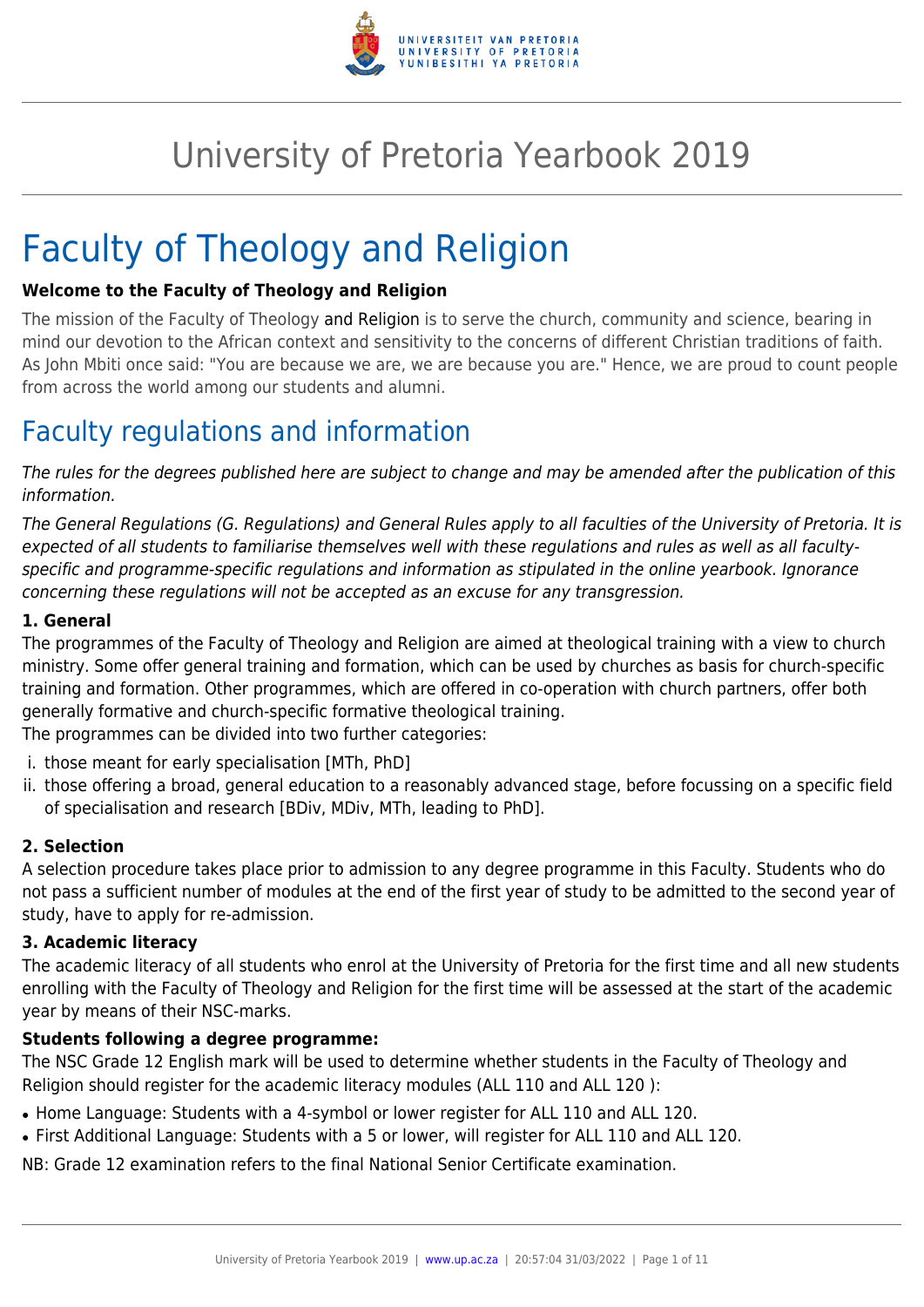

#### **4. Examination admission and pass requirements**

A performance mark of at least 40% is required in order to be admitted to the examination in a module, with the exception of first-semester modules at 100-level for which the requirement is at least 30%.

Excluding cases where faculty regulations require a higher percentage, a subminimum of at least 40% is required in the examination in each module. Should the student fail to achieve the required subminimum, the lecturer could grant a supplementary examination provided that the average of the semester mark and the examination mark is at least 40%.

A final mark of at least 50% is required to pass. The pass mark for a mini-dissertation is at least 50%. The stipulations of G.39 regarding pass requirements for dissertations apply mutatis mutandis to mini-dissertations.

#### **4.1 Subminima in examinations**

Where applicable, the subminima required in examinations appear in the regulations of the qualification in question and in the syllabi of the modules required for that qualification.

#### **4.2 Examinations**

The examinations for semester modules take place at the end of the semester.

The examinations for year modules take place in October/November, except where such modules are presented according to a block system, in which case the examinations take place at the end of the particular block period. Each student has the responsibility to ascertain when modules will be written according to the official examination timetable.

No cell phones or any other electronic communication aids are allowed in test or examination venues.

#### **4.3 Ancillary examinations**

After completion of an examination and before the examination results are published, the examiners may summon a student for an ancillary examination on particular aspects of the work of that module.

#### **4.4 Re-marking of examination papers (also consult Gen Reg G.14)**

After an examination, departments give feedback to students about the framework used by the examiners during the examination. The heads of department determine the feedback process. Students may apply for re-marking of an examination paper within 14 calendar days of commencement of lectures in the next semester. The prescribed fee has to be paid. The paper will then be re-marked by an examiner appointed by the head of the department.

A student is only allowed either to write the supplementary examination or to apply for a re-mark but not both.

#### **4.5 Supplementary examinations**

- a. Supplementary examinations take place after the regular examinations, as scheduled by the Dean.
- b. To pass a supplementary examination, a student must obtain a minimum of 50% the semester mark does not count.
- c. The highest final percentage a student can obtain in a supplementary examination is 50%.
- d. All students with a final mark of 40%-49% will qualify to write the supplementary examination. If a student does not write the supplementary examination on the scheduled day, there will not be any later opportunity for a rewrite.

#### **4.6 Aegrotat/extraordinary examinations**

Students, who do not write their examination on the scheduled day, may apply for an aegrotat/extraordinary examination at the Student Administration Office. Each request is considered by the relevant head of department in consultation with the Dean for a decision. Lecturers are not allowed to grant any permission for this category of examination. It is the responsibility of the student to ascertain whether his/her request has been successful. If permission has been granted, the student must write the aegrotat/extraordinary examination during the supplementary examination. Such a student will not qualify for a further supplementary examination.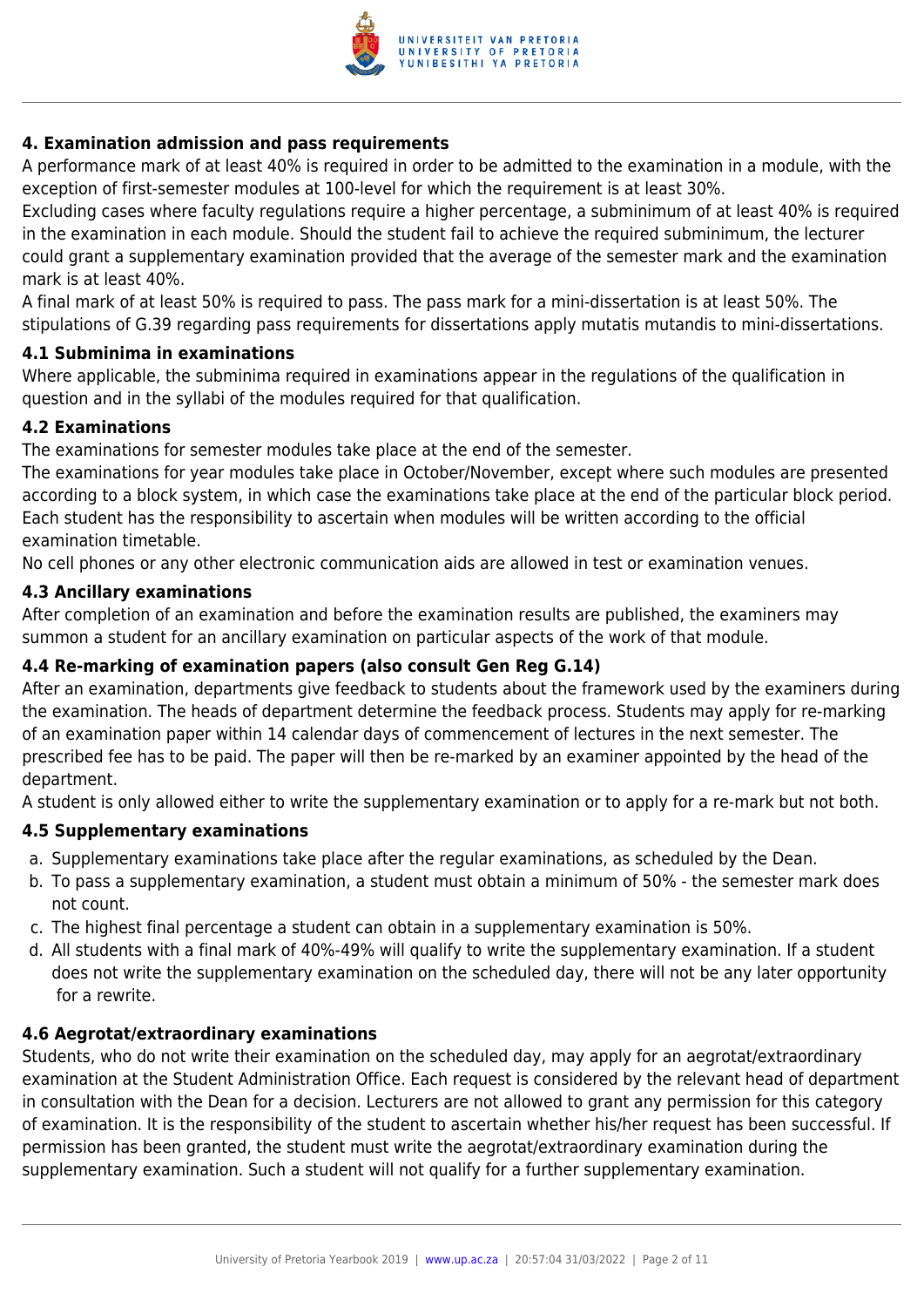

Application for the above examination must be handed in at the Student Administration Office together with a valid medical certificate not later than three working days after the modules were scheduled to have been written. The worn excuses of having "overslept" or "read the timetable incorrectly" will not be accepted. A student who has been granted permission to write an aegrotat/extraordinary examination and who then fails to write the examination will not qualify to submit any such application at a later stage.

#### **4.7 Special examinations**

A final-year student who has complied with all the requirements for a degree, with the exception of a maximum of four semester or two year modules in which a final mark of at least 40% has been obtained, may be admitted to a special examination at any time prior to the scheduled examinations in the relevant modules. See also General Regulations G12.4 and G12.6.

#### **4.8 Class attendance**

Class attendance in all modules and for the full duration of the undergraduate programmes is compulsory for all students. The course coordinator of a particular module must also publish the attendance requirements of that module in the study guide and must set out how class attendance will be monitored. A student may be refused admission to the examination in a particular module if he/she failed to fulfill the published attendance requirements in that module.

#### **4.9 PhD Procedures**

#### To be read in conjunction with G.50 (4)

First year PhD students will be called for a proposal defence by their respective departments in the format deemed appropriate by the department. Only with the approval of the proposal at this departmental defence will a PhD student be allowed to register for a second year.

### **Evaluation of the thesis Examiners' reports**

- i. Every examiner independently and individually submits a report to the Head: Student Administration. The reports are treated confidentially.
- ii. Every report has to contain one of the following recommendations:
- (aa) that the degree be conferred without any changes to be made to the thesis by the candidate;

(bb) that the degree be conferred as soon as minor changes have been made to the thesis by the candidate, to the satisfaction of the head of the department;

(cc) that the degree be conferred as soon as the candidate has made major changes to the thesis to the satisfaction of the examination panel;

(dd) that the thesis does not meet the required standard, but that the candidate be invited to review the thesis and to resubmit the thesis at a later stage for re-examination;

- (ee) that the thesis be rejected and that the candidate does not pass.
- iii. The examiners' reports are made available to the relevant head of department by the Head: Student Administration.
- iv. In the case of a thesis, the examiners' recommendations made in terms of G.50.4(d)(ii) are preliminary in nature and subject to the successful completion of revisions as required by the examiners and the recommendation of the Postgraduate Committee.
- v. If the examiner's reports are conflicting or scenario ii (cc) is relevant, the candidate should be called for oral questioning to confirm the recommendation of the panel. In this case:

(aa) The head of department arranges and chairs an oral examination during which the candidate is required to do a presentation on the thesis. The examiners appointed in terms of G.50.4(a) constitute the examination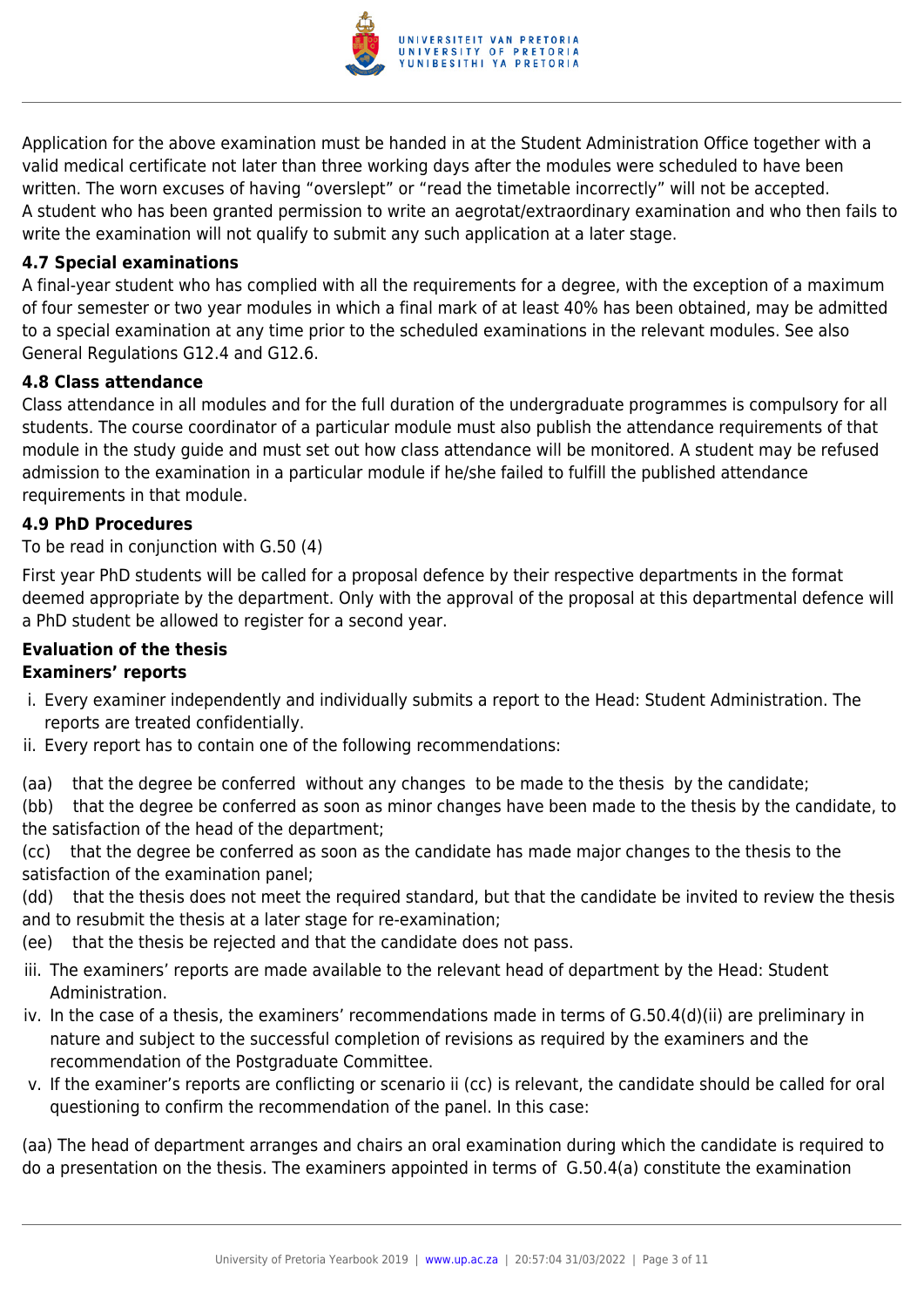

commission for the oral examination. If an examiner cannot participate in the examination the supervisor calls upon one of the substitute examiners appointed in terms of G.50.4(a) to act as a member of the examination commission.

If the head of department is the supervisor, a head of department from one of the other departments must be appointed.

After the presentation by the candidate, the examination commission constitutes a closed meeting chaired by the relevant head of department to consider the success of the candidate's representation, to review all the examiners' reports and to submit a consolidated report to the Postgraduate Committee with one of the following recommendations:

- that the degree be conferred;
- that the thesis does not meet the required standard, but that the candidate be invited to review the thesis and to resubmit it at a later stage for re-examination; or
- that the thesis be rejected and that the degree not be conferred on the candidate.

(bb) In the case of G.50.4 (d)(ii)(aa), the supervisor provides a short report on the result to the Postgraduate Committee for recommendation to the Dean.

(cc) If the examiners recommend revisions as set out in G.50.4(d)(ii)(bb) to (dd) these revisions must be completed and the revised thesis submitted to the supervisor and the head of department, or the examination committee, as required.

(dd) The supervisor in consultation with the head of department makes the relevant section(s) of the examiners' reports available to the candidate in accordance with G.50.4 (e)(iii) in order for the necessary changes to be made to the thesis before the review or re-examination.

(ee) If deemed necessary by the Chair of the Postgraduate Committee, the examination commission may be constituted in a closed meeting (which may be telephonic or electronic), chaired by the head of department, to consider the revised thesis, to review all the examiners' reports and to submit a consolidated report to the Postgraduate Committee.

vi. If all the examiners recommended in terms of G.50.4(d)(ii)(ee) that the thesis be rejected, the supervisor and the head of department review the examiners' reports and submit a consolidated report to the Postgraduate Committee.

vii. The Postgraduate Committee makes a recommendation to the Dean as Chair of the Faculty Board, as follows:

(aa) that the degree be conferred; or

(bb) that the thesis does not meet the required standard, but that the candidate be invited to revise the thesis and to resubmit it at a later stage for review, by the head of the department; or

(cc) that the thesis does not meet the required standard, but that the candidate be invited to revise the thesis and submit it for re-examination by the examination committee; or

(dd) that the thesis be rejected and that the degree not be conferred on the candidate.

### **5 Test policy**

### **5.1 Semester tests**

There will be at least two evaluation opportunities per semester module.

The scheduled dates of official semester tests may only be changed with the permission of all members of a class group present during a scheduled lecture. Should such a change of schedule occur, the onus is on each student to ensure that he/she is aware of the change.

Students are entitled to perusal of tests scripts but not to a re-mark by either the lecturer or an external examiner.

#### **5.2 Aegrotat tests**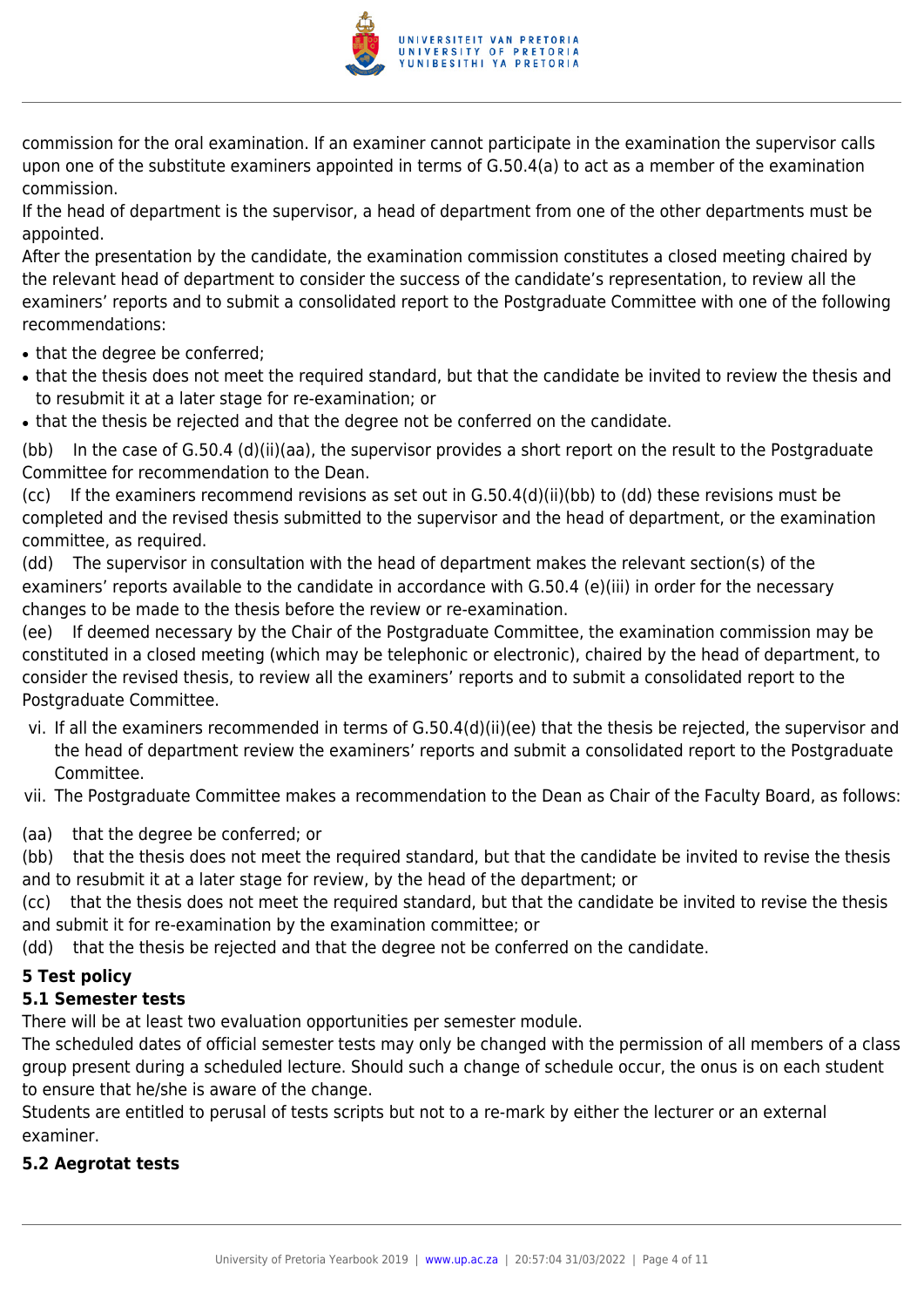

A student who is unable to write an official semester test on the scheduled date or at the scheduled time, must apply in writing for an aegrotat or extraordinary test.

Written applications must be handed in to the lecturer who is responsible for the module, or to the relevant departmental secretary, beforehand, or within three working days after the scheduled date of the test. In the case of illness, a medical certificate must be submitted to the lecturer or departmental secretary. The medical certificate must certify that the student was in the doctor's opinion unfit to prepare for or to sit for the test as a result of ill health.

A student who has been granted permission to write an aegrotat or an extraordinary test and who fails to write the test, will not qualify for any such test at a later stage.

#### **5.3 Announcement of test and examination results**

Lecturers will advise students where test scripts will be made available. The lecturer will give the students feedback on semester tests, either by way of written memorandum or a class discussion.

Final examination marks will be published by Student Administration. The lecturer will advise students in advance of the date on which perusal of examination papers will take place.

Lecturers are entitled to destroy examination scripts one year after the completion of the relevant examination session.

#### **5.4 Handling of problems**

A student with a problem must first determine whether the problem relates to their registration with the University or to the module in which case the Student Administration should be contacted.

A problem regarding the content of a particular module must first be taken up with the relevant lecturer. If the student cannot be assisted with his/her problem at this level, he/she must consult with the relevant head of department and afterwards with the Dean, if necessary.

Students may consult the lecturer, head of department or the Dean by making an appointment during consulting hours.

#### **6. Dean's merit list for top achievers**

In order to qualify for the Dean's list, a student must have an outstanding academic record for completed studies. Undergraduate students (BDiv, BTh and Dip[Theol]) must have achieved an average of 75%(GPA) or above in all of their years of study. No modules should have been repeated, and all modules must be registered in the same year for the specific year.

Honours students must achieve an average of 75% (GPA) or more. The degree must be completed in one year for full-time students and two years for part-time students. No modules should have been repeated.

Master's students must achieve an average of 75% (GPA) or more, and the degree must be completed in the minimum prescribed time.

The top achievers of the Faculty selected to become part of the Dean's list will annually be acknowledged at a function hosted by the Dean.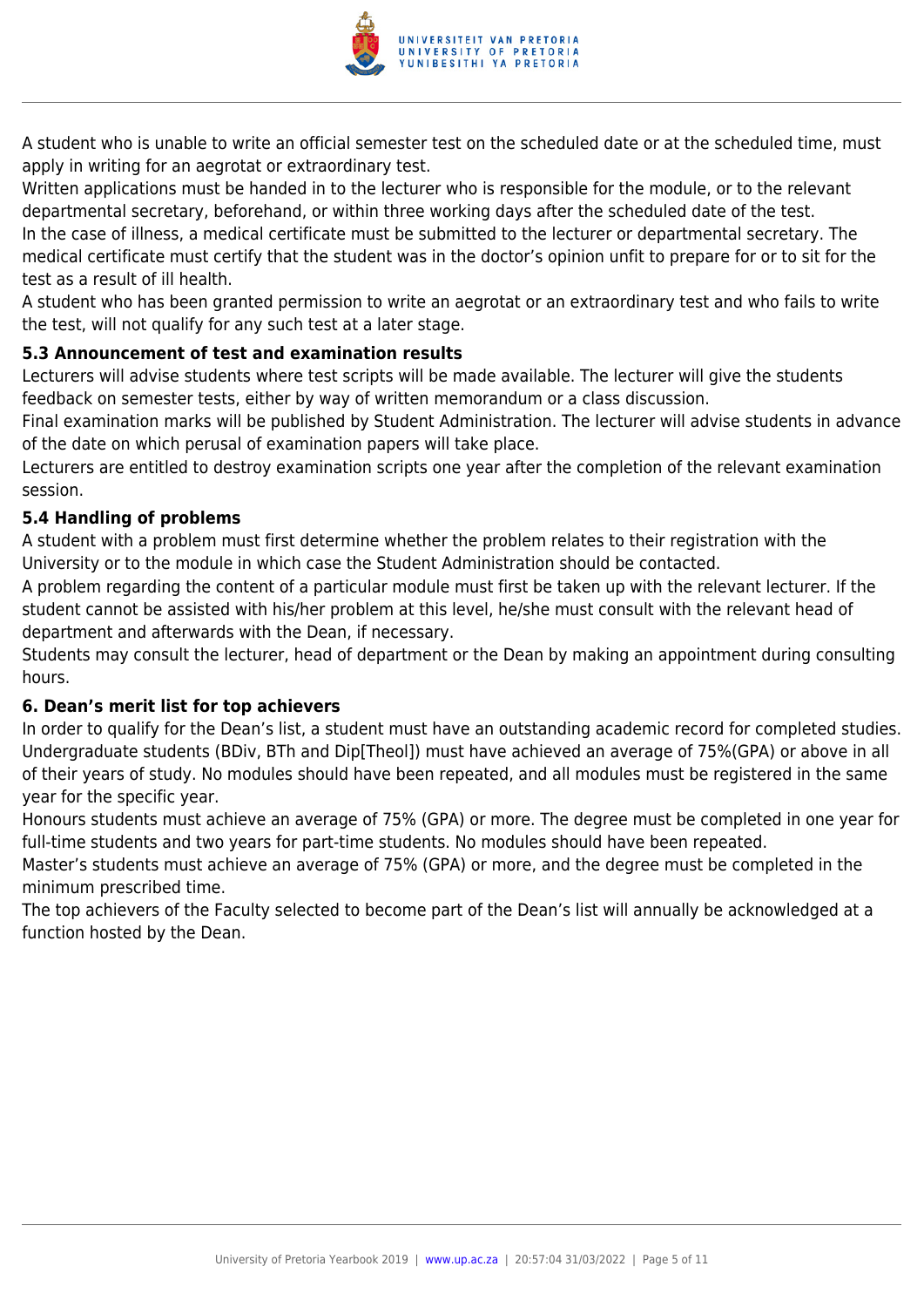

Undergrad Diploma/Certificate

**Diploma in Theology (06120003)**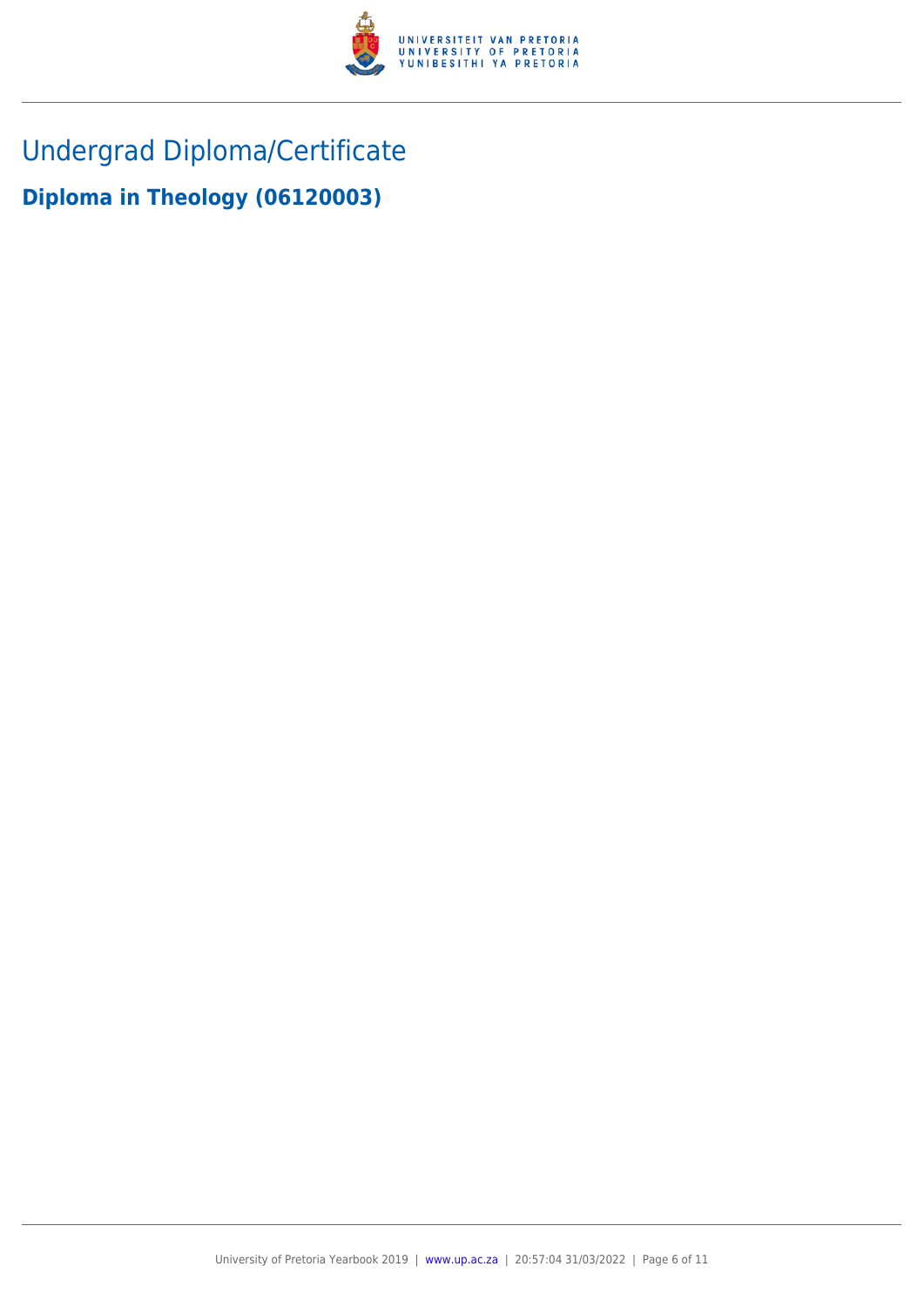

Undergraduate Degree **BDiv (06130005) BTh (06130006)**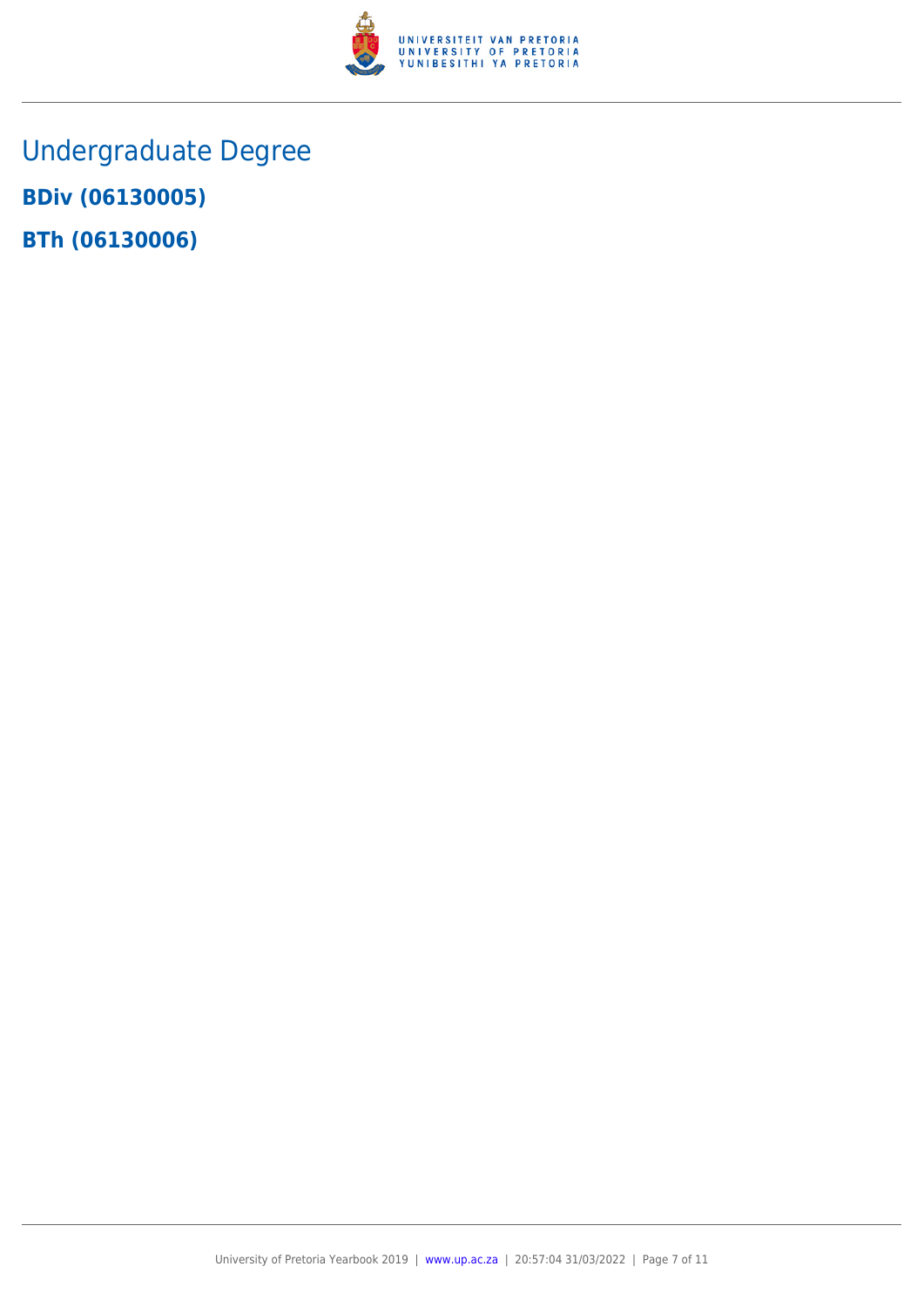

## Postgrad Diploma/Certificate

**Postgraduate Diploma Theology (06220030)**

**Postgraduate Diploma Theology and Ministry (06220002)**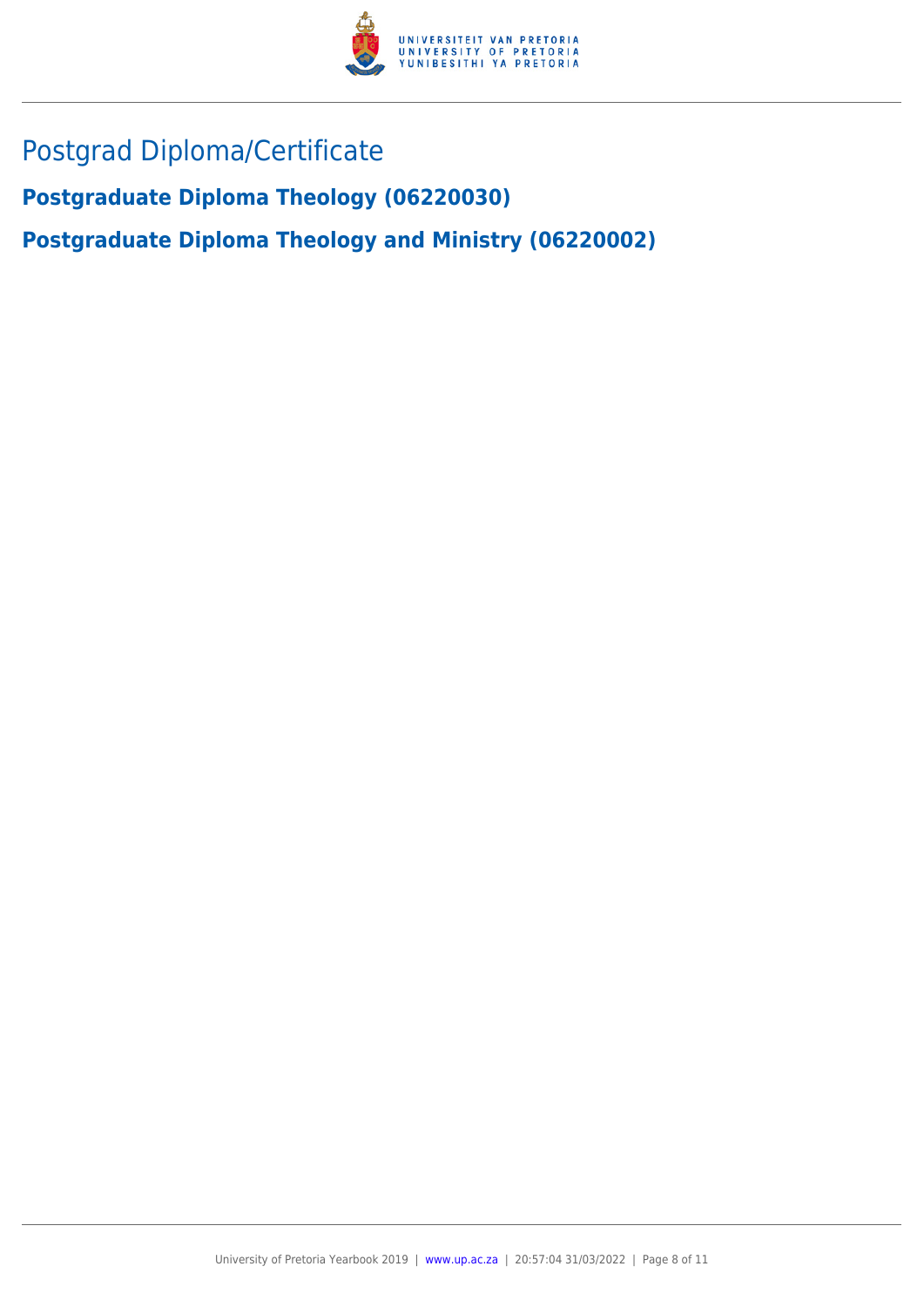

### **Honours**

**BThHons Church History and Church Polity (06246022) BThHons Dogmatics and Christian Ethics (06246002) BThHons New Testament Studies (06246032) BThHons Old Testament Studies (06246042) BThHons Practical Theology (06246052) BThHons Religion Studies (06246082) BThHons Science of Religion and Missiology (06246012) BThHons Theological Studies (06246072)**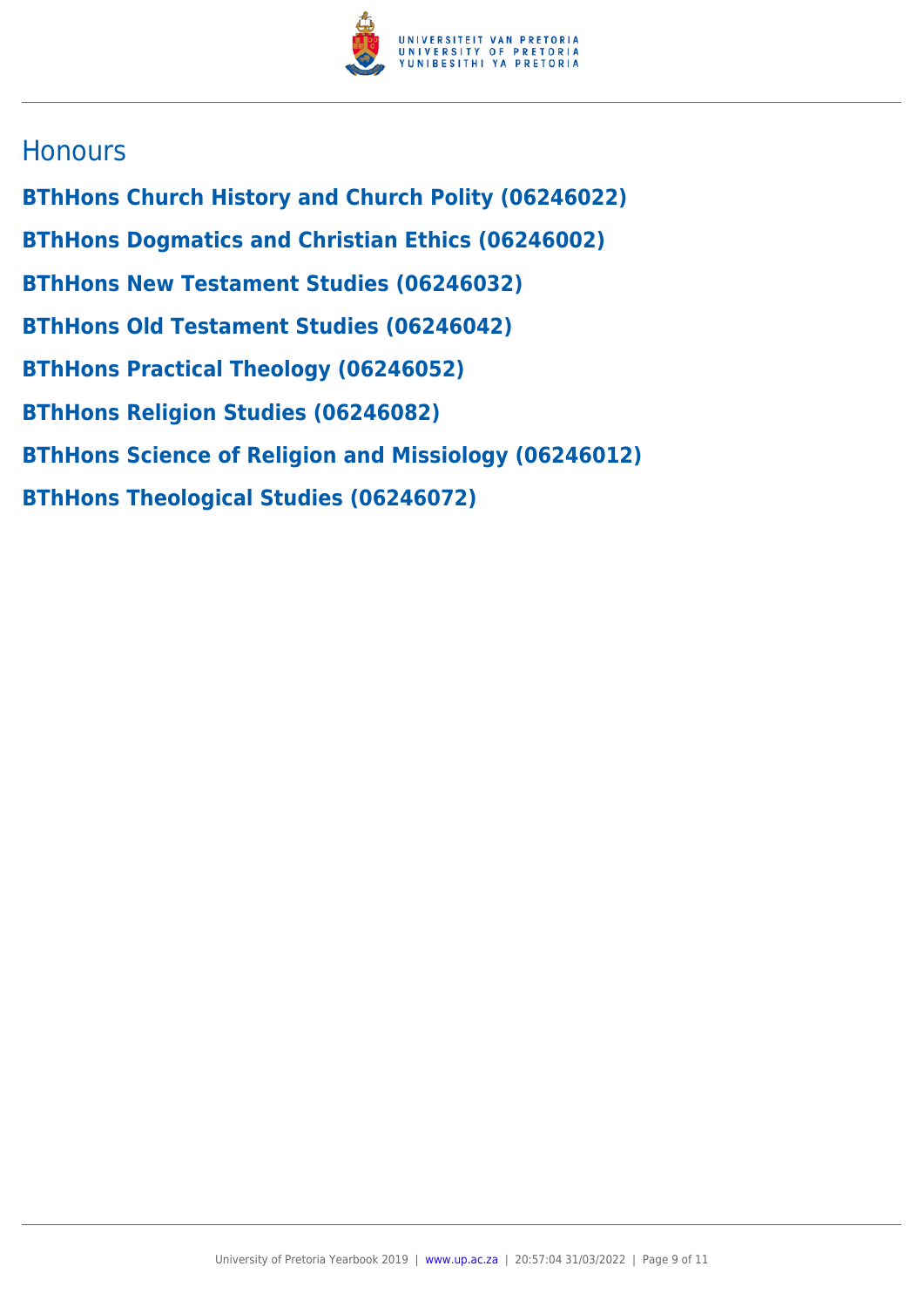

### Master's

**MDiv (06250074)**

- **MTh Church History and Church Polity (06256923)**
- **MTh Church History and Church Polity (Coursework) (06256924)**
- **MTh Dogmatics and Christian Ethics (06256903)**
- **MTh Dogmatics and Christian Ethics (Coursework) (06256904)**
- **MTh New Testament Studies (06256933)**
- **MTh New Testament Studies (Coursework) (06256934)**
- **MTh Old Testament Studies (06256943)**
- **MTh Old Testament Studies (Coursework) (06256944)**
- **MTh Pastoral Family Therapy (Coursework) (06256962)**
- **MTh Practical Theology (06256953)**
- **MTh Practical Theology (Coursework) (06256954)**
- **MTh Religion Studies (06256992)**
- **MTh Religion Studies (Coursework) (06256982)**
- **MTh Science of Religion and Missiology (06256913)**
- **MTh Science of Religion and Missiology (Coursework) (06256914)**
- **MTh Youth Ministry (Coursework) (06256973)**